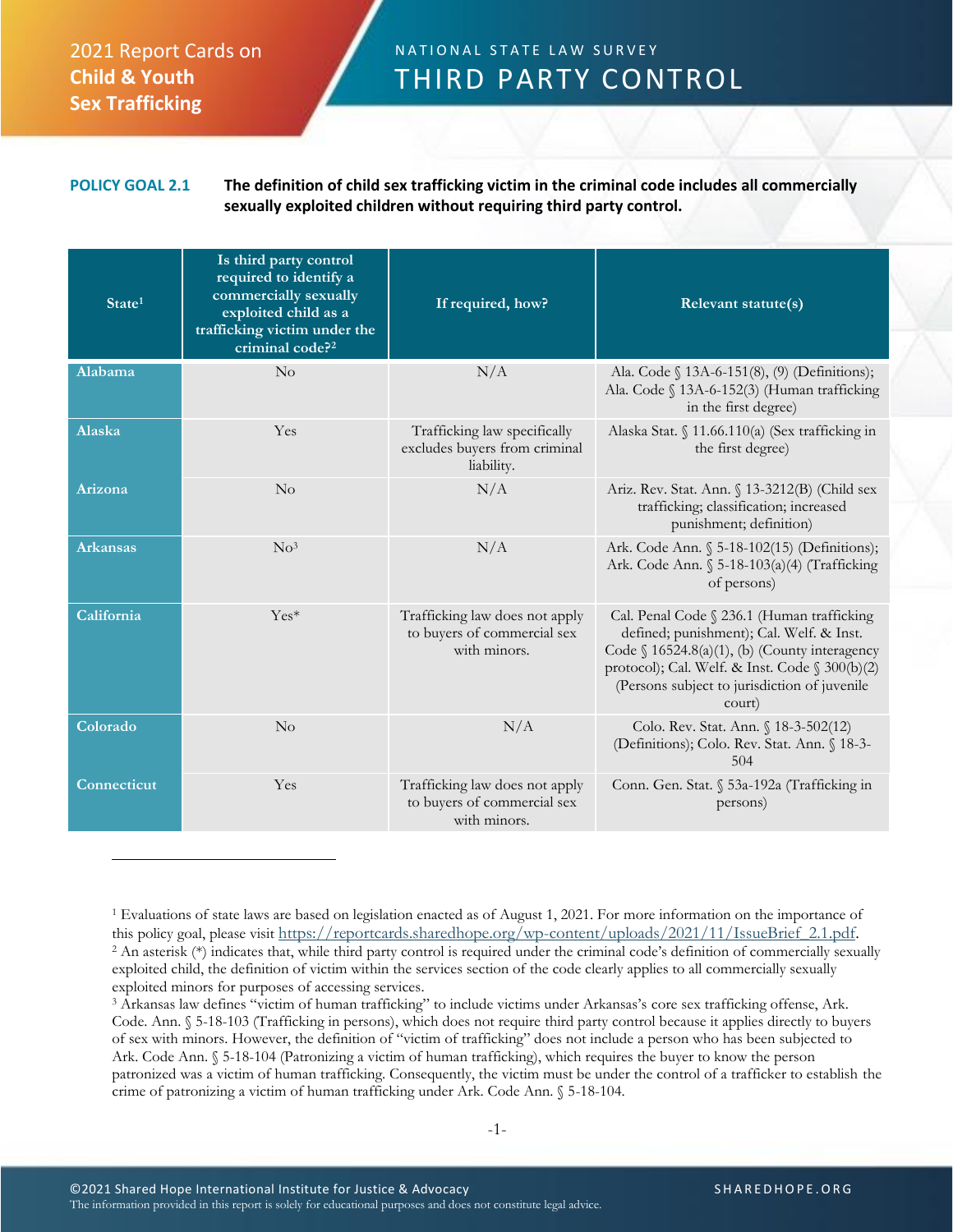| State <sup>1</sup>             | Is third party control<br>required to identify a<br>commercially sexually<br>exploited child as a<br>trafficking victim under the<br>criminal code? <sup>2</sup> | If required, how?                                                                                                                                                                                                                                                                                                                  | Relevant statute(s)                                                                                                                  |
|--------------------------------|------------------------------------------------------------------------------------------------------------------------------------------------------------------|------------------------------------------------------------------------------------------------------------------------------------------------------------------------------------------------------------------------------------------------------------------------------------------------------------------------------------|--------------------------------------------------------------------------------------------------------------------------------------|
| <b>Delaware</b>                | Yes*                                                                                                                                                             | Patronizing a victim of sexual<br>servitude requires knowledge<br>of victimization, and core sex<br>trafficking law does not apply<br>to buyers of commercial sex<br>with minors.                                                                                                                                                  | Del. Code Ann. tit. 11, § 787(a)(16), (b)(1),<br>(b)(4), (m)(2) (Trafficking an individual,<br>forced labor and sexual servitude)    |
| <b>District of</b><br>Columbia | $\rm No$                                                                                                                                                         | N/A                                                                                                                                                                                                                                                                                                                                | D.C. Code § 22-1831(12) (Definitions); D.C.<br>Code § 22-1834 (Sex trafficking of children)                                          |
| Florida                        | $\rm No$                                                                                                                                                         | N/A                                                                                                                                                                                                                                                                                                                                | Fla. Stat. Ann. § 787.06(3) (Human<br>trafficking)                                                                                   |
| Georgia                        | No                                                                                                                                                               | N/A                                                                                                                                                                                                                                                                                                                                | Ga. Code Ann. § 16-5-46(a)(8), (c)<br>(Trafficking of persons for labor or sexual<br>servitude)                                      |
| Hawaii                         | Yes                                                                                                                                                              | Trafficking law specifically<br>excludes buyers from criminal<br>liability.                                                                                                                                                                                                                                                        | Haw. Rev. Stat. Ann. § 712-1202 (Sex<br>trafficking)                                                                                 |
| Idaho                          | No                                                                                                                                                               | N/A                                                                                                                                                                                                                                                                                                                                | Idaho Code Ann. § 18-8602(1)(a)(i) (Human<br>trafficking defined)                                                                    |
| <b>Illinois</b>                | $\rm No$                                                                                                                                                         | N/A                                                                                                                                                                                                                                                                                                                                | 720 Ill. Comp. Stat. Ann. 5/10-9(a)(10), (c)<br>(Trafficking in persons, involuntary servitude,<br>and related offense)              |
| Indiana                        | Yes                                                                                                                                                              | Human trafficking law requires<br>a buyer to pay, offer to pay, or<br>agree to pay "another person<br>for a human trafficking victim<br>or an act performed by a<br>human trafficking victim."                                                                                                                                     | Ind. Code Ann. § 35-42-3.5-0.5(a)(2)<br>(Definitions); Ind. Code Ann. § 35-42-3.5-<br>1.4(a) (Human trafficking)                     |
| Iowa                           | Yes                                                                                                                                                              | Definition of "services," as<br>used within the definition of<br>"commercial sexual activity,"<br>creates a third party control<br>requirement (requires "an<br>ongoing relationship between a<br>person and the actor in which<br>the person performs activities<br>under the supervision of or for<br>the benefit of the actor." | Iowa Code § 710A.1(1), (4), (10), (13)<br>(Definitions)                                                                              |
| <b>Kansas</b>                  | $\rm No$                                                                                                                                                         | N/A                                                                                                                                                                                                                                                                                                                                | Kan. Stat. Ann. § 21-5426(b)(5) (Human<br>trafficking; aggravated human trafficking)                                                 |
| Kentucky                       | $\rm No$                                                                                                                                                         | N/A                                                                                                                                                                                                                                                                                                                                | Ky. Rev. Stat. Ann. § 529.010(3)(a), (7)(b),<br>(16) (Definitions); Ky. Rev. Stat. Ann. §<br>529.100(1)(b) (Human trafficking)       |
| Louisiana                      | $\rm No$                                                                                                                                                         | N/A                                                                                                                                                                                                                                                                                                                                | La. Rev. Stat. Ann. § 14:46.3 (Trafficking of<br>children for sexual purposes); La. Rev. Stat.<br>Ann. § 14:46.2 (Human trafficking) |
| Maine                          | Yes                                                                                                                                                              | Trafficking law does not apply<br>to buyers of commercial sex<br>with minors.                                                                                                                                                                                                                                                      | Me. Rev. Stat. Ann. tit. 17-A, § 852<br>(Aggravated sex trafficking)                                                                 |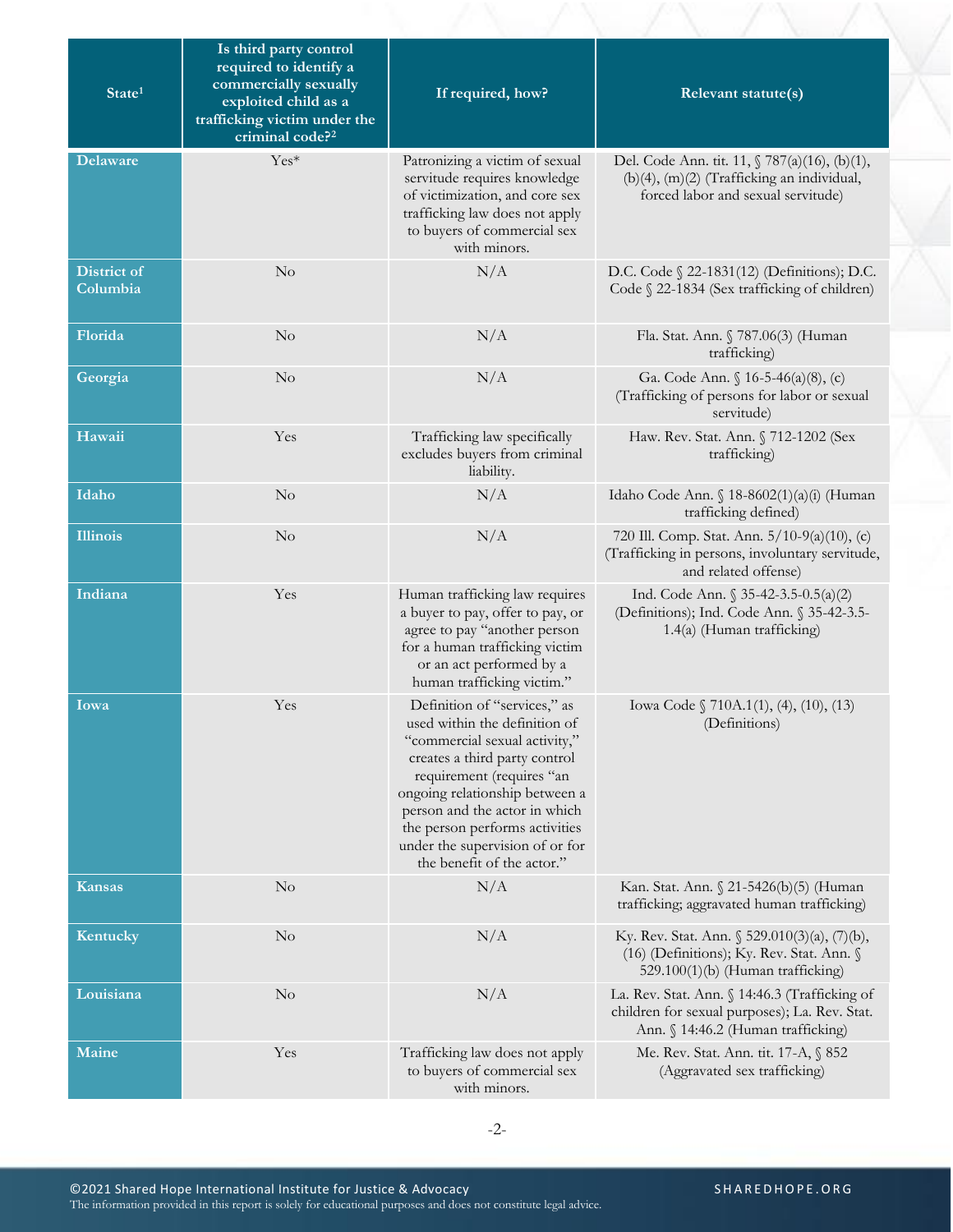| State <sup>1</sup>      | Is third party control<br>required to identify a<br>commercially sexually<br>exploited child as a<br>trafficking victim under the<br>criminal code? <sup>2</sup> | If required, how?                                                                                          | Relevant statute(s)                                                                                                                                                                                                                                       |
|-------------------------|------------------------------------------------------------------------------------------------------------------------------------------------------------------|------------------------------------------------------------------------------------------------------------|-----------------------------------------------------------------------------------------------------------------------------------------------------------------------------------------------------------------------------------------------------------|
| Maryland                | Yes*                                                                                                                                                             | Trafficking law does not apply<br>to buyers of commercial sex<br>with minors.                              | Md. Code Ann., Crim. Law § 3-1102 (Human<br>trafficking); Md. Code Ann., Fam. Law § 5-<br>704.4(a)(6) (Safe harbor regional navigator<br>grant program); Md. Code Ann., Fam. Law §<br>$5-701(x)$ (Definitions)                                            |
| <b>Massachusetts</b>    | $\rm No$                                                                                                                                                         | N/A                                                                                                        | Mass. Gen. Laws ch. 265, § 50(a) (Human<br>trafficking - Sexual servitude)                                                                                                                                                                                |
| Michigan                | $\rm No$                                                                                                                                                         | N/A                                                                                                        | Mich. Comp. Laws Ann. § 750.462e (Forced<br>labor or services; prohibited conduct as<br>relates to age of minor)                                                                                                                                          |
| Minnesota               | $Yes*$                                                                                                                                                           | Criminal code's definition of<br>"sex trafficking victim" and<br>trafficking law exclude buyer<br>conduct. | Minn. Stat. Ann. § 609.321(7b) (Prostitution<br>and sex trafficking definitions); Minn. Stat.<br>Ann. § 609.322(1)(a) (Solicitation,<br>inducement, and promotion of prostitution;<br>sex trafficking); Minn. Stat. Ann. §<br>260C.007(31) (Definitions)  |
| Mississippi             | No                                                                                                                                                               | N/A                                                                                                        | Miss. Code Ann. § 97-3-54.4(q) (Human<br>trafficking act; definitions); Miss. Code Ann.<br>$\S$ 97-3-54.1(1)(c) (Human trafficking act;<br>prohibited conduct; penalty)                                                                                   |
| Missouri                | $\rm No$                                                                                                                                                         | N/A                                                                                                        | Mo. Rev. Stat. § 566.200(16) (Definitions);<br>Mo. Rev. Stat. § 566.211 (Sexual trafficking<br>of a child - Penalty); Mo. Rev. Stat. § 566.210<br>(Sexual trafficking of a child under age twelve<br>- Affirmative defense not allowed when -<br>Penalty) |
| Montana                 | No                                                                                                                                                               | N/A                                                                                                        | Mont. Code Ann. § 45-5-701(5) (Definitions);<br>Mont. Code Ann. § 45-5-702 (Trafficking of<br>persons); Mont. Code Ann. § 45-5-705<br>(Patronizing victim of sexual servitude)                                                                            |
| Nebraska                | $\rm No$                                                                                                                                                         | N/A                                                                                                        | Neb. Rev. Stat. Ann. § 28-830(14) (Human<br>trafficking; forced labor or services; terms;<br>defined); Neb. Rev. Stat. Ann. § 28-831(1)<br>(Human trafficking; forced labor or services;<br>prohibited acts; penalties)                                   |
| <b>Nevada</b>           | No                                                                                                                                                               | N/A                                                                                                        | Nev. Rev. Stat. Ann. § 201.300(2)(a)(1)<br>(Pandering and sex trafficking: definition;<br>penalties; exception)                                                                                                                                           |
| <b>New</b><br>Hampshire | $\rm No$                                                                                                                                                         | N/A                                                                                                        | N.H. Rev. Stat. Ann. § 633:7(III-a)<br>(Trafficking in persons)                                                                                                                                                                                           |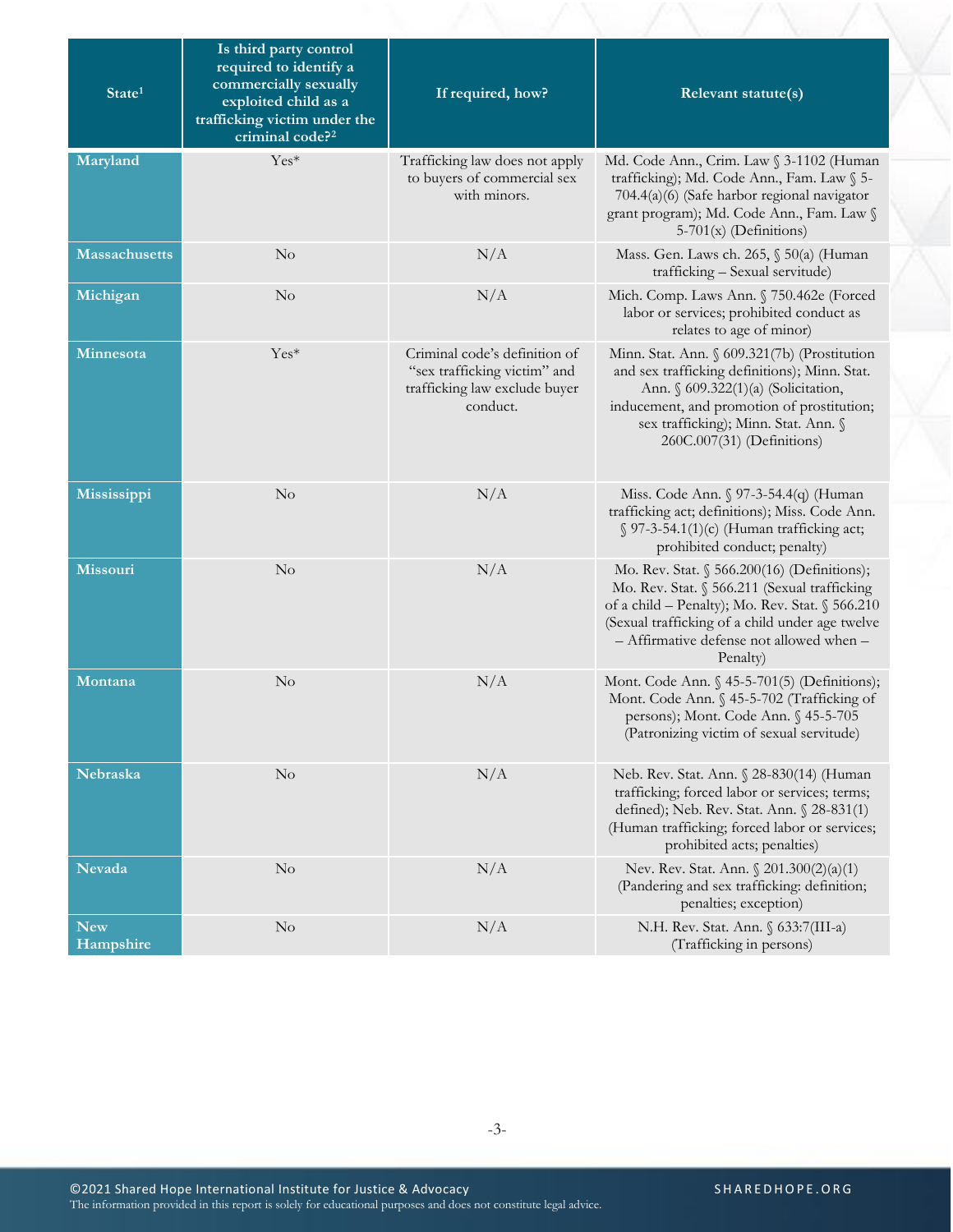| State <sup>1</sup>       | Is third party control<br>required to identify a<br>commercially sexually<br>exploited child as a<br>trafficking victim under the<br>criminal code? <sup>2</sup> | If required, how?                                                                                                         | Relevant statute(s)                                                                                                                                             |
|--------------------------|------------------------------------------------------------------------------------------------------------------------------------------------------------------|---------------------------------------------------------------------------------------------------------------------------|-----------------------------------------------------------------------------------------------------------------------------------------------------------------|
| New Jersey               | Yes                                                                                                                                                              | Human trafficking in the<br>second degree requires<br>knowledge of victimization. <sup>4</sup>                            | N.J. Stat. Ann. § 2C:13-9 (Human trafficking<br>in the second degree); N.J. Stat. Ann. §<br>2C:13-8(a)(3) (Human trafficking)                                   |
| New Mexico               | $\rm No$                                                                                                                                                         | N/A                                                                                                                       | N.M. Stat. Ann. § 30-52-1(A) (Human<br>trafficking)                                                                                                             |
| <b>New York</b>          | Yes                                                                                                                                                              | Trafficking law specifically<br>excludes buyers from criminal<br>liability.                                               | N.Y. Penal Law § 230.34-A (Sex trafficking<br>of a child)                                                                                                       |
| <b>North</b><br>Carolina | $\rm No$                                                                                                                                                         | N/A                                                                                                                       | N.C. Gen. Stat. § 14-43.10(a)(6) (Definitions);<br>N.C. Gen. Stat. § 14-43.13 (Sexual servitude)                                                                |
| <b>North Dakota</b>      | $\rm No$                                                                                                                                                         | N/A                                                                                                                       | N.D. Cent. Code Ann. § 12.1-41-01(5), (12)<br>(Definitions); N.D. Cent. Code § 12.1-41-<br>06(1) (Patronizing a minor for commercial<br>sexual activity)        |
| Ohio                     | Yes                                                                                                                                                              | Trafficking law specifically<br>excludes buyers from criminal<br>liability.                                               | Ohio Rev. Code Ann. § 2905.32(C)<br>(Trafficking in persons)                                                                                                    |
| Oklahoma                 | No                                                                                                                                                               | N/A                                                                                                                       | Okla. Stat. Ann. tit. 21, § 748(A)(9), (B)<br>(Human trafficking)                                                                                               |
| Oregon                   | $\rm No$                                                                                                                                                         | N/A                                                                                                                       | Or. Rev. Stat. § 163.266(1)(c) (Trafficking in<br>persons)                                                                                                      |
| Pennsylvania             | $Yes*$                                                                                                                                                           | Patronizing a victim of sexual<br>servitude requires knowledge<br>or reckless disregard of<br>victimization.              | 18 Pa. Cons. Stat. § 3001 (Definitions); 18 Pa.<br>Cons. Stat. § 3013 (Patronizing a victim of<br>sexual servitude); 18 Pa. Cons. Stat. § 3000<br>(Definitions) |
| <b>Rhode Island</b>      | $\rm No$                                                                                                                                                         | N/A                                                                                                                       | R.I. Gen. Laws Ann. § 11-67.1-2(5), (14)<br>(Definitions); R.I. Gen. Laws Ann. § 11-67.1-<br>7(a) (Patronizing a minor for commercial<br>sexual activity)       |
| South<br>Carolina        | Yes                                                                                                                                                              | Trafficking law requires<br>knowledge of victimization.                                                                   | S.C. Code Ann. § 16-3-2010(9) (Definitions);<br>S.C. Code Ann. § 16-3-2020(A)(3)<br>(Trafficking in persons; penalties; defenses)                               |
| South Dakota             | $\rm No$                                                                                                                                                         | N/A                                                                                                                       | S.D. Codified Laws § 22-49-1 (Human<br>trafficking prohibited)                                                                                                  |
| <b>Tennessee</b>         | $\rm No$                                                                                                                                                         | N/A                                                                                                                       | Tenn. Code Ann. § 39-13-309(a) (Trafficking<br>for commercial sex act)                                                                                          |
| <b>Texas</b>             | Yes                                                                                                                                                              | Trafficking law requires a<br>buyer to engage in sexual<br>conduct with a child who has<br>been subjected to trafficking. | Tex. Penal Code Ann. § 20A.02(a)<br>(Trafficking of persons); Tex. Penal Code §<br>20A.01(4) (Definitions)                                                      |
| Utah                     | $\rm No$                                                                                                                                                         | N/A                                                                                                                       | Utah Code Ann. § 76-5-308.5(2), (3) (Human<br>trafficking of a child - Penalties)                                                                               |

<sup>4</sup> In contrast, New Jersey's core sex trafficking offense, N.J. Stat. Ann. § 2C:13-8(a)(3) (Human trafficking), does not require third party control because it can apply directly to buyers of commercial sex with minors based on federal precedent.